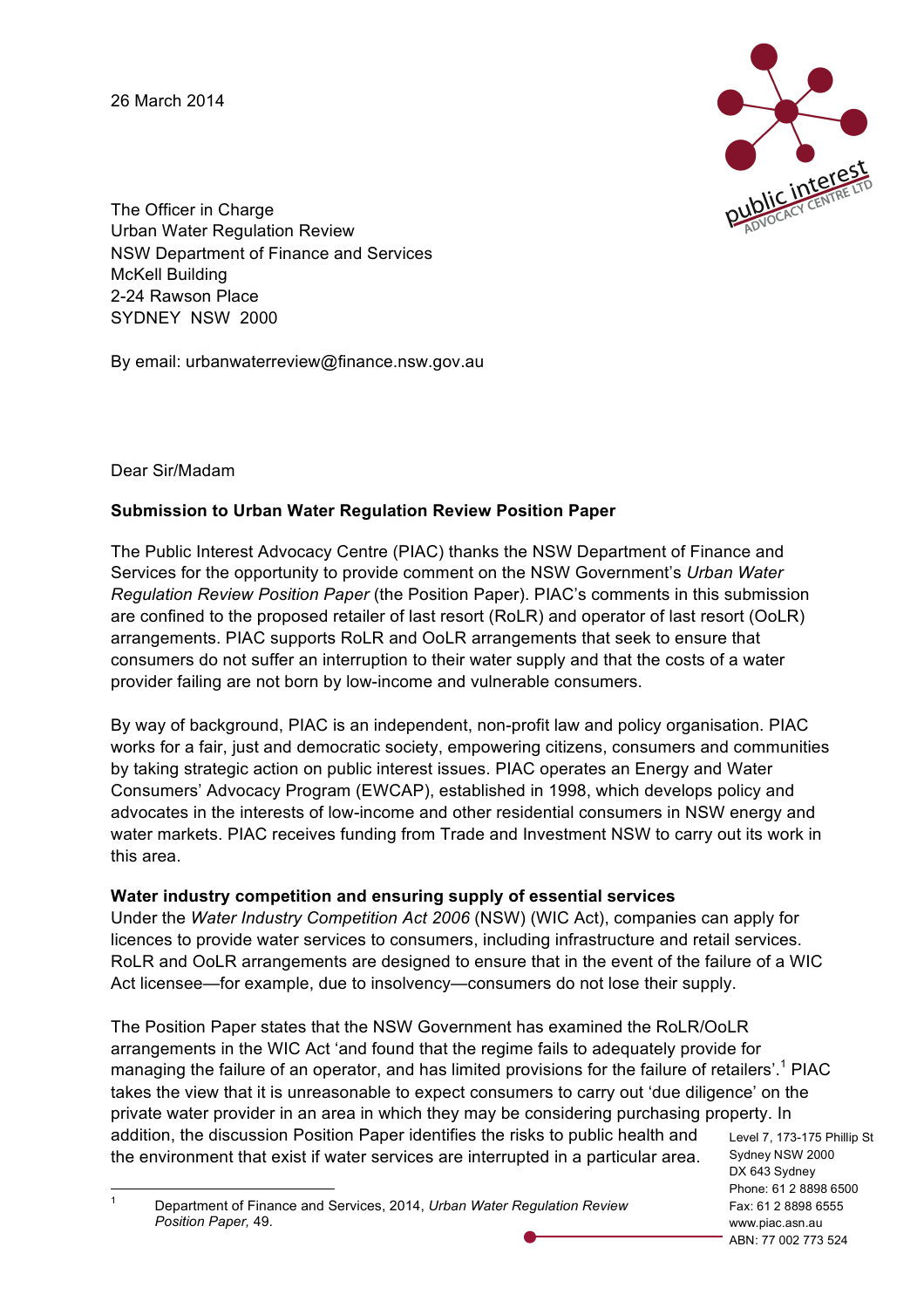Accordingly, it is vital that effective RoLR/OoLR arrangements exist so that in the event of a WIC licensee failure, essential water services 'can continue to be provided to customers and public health and safety protected'.<sup>2</sup>

PIAC, therefore, supports Recommendation 38 in the Position Paper. That recommendation states that a new part should be inserted into the WIC Act to give RoLR/OoLR arrangements the objective of 'ensuring continuity of the supply of essential services, and, in doing so, protecting public health, and the environment and customers, particularly small retail customers'.3

## **Cost recovery for RoLR events**

A key issue in planning for a RoLR/OoLR event is how the costs of the event are recovered. In PIAC's view, these costs should be recovered as much as possible from the failed WIC licensee. Where this is not possible, PIAC supports the proposal that a cap be placed on the costs that are recovered from individual consumers. In addition, PIAC argues that low-income and vulnerable consumers should be exempt from paying these costs.

For a RoLR event, the Position Paper proposes that costs will initially be sought from 'the WIC licensee that has caused the RoLR event'.<sup>4</sup> The Position Paper argues that placing this liability on retailers would discourage them from refusing to provide supply to small customers for reasons other than insolvency (such as the unprofitability of the scheme), and thereby triggering a RoLR event. $^5$ 

Where cost recovery from the failed licensee is not possible, the Position Paper argues that cost should be recovered from the customers of the failed retailer through a RoLR fee. This fee would be determined by the responsible Minister, on the recommendation of the Independent Pricing and Regulatory Tribunal (IPART).<sup>6</sup> The Position Paper argues that customers of the failed retailer should be subject to these charges on the basis that they experienced some benefit from the third-party service provision, such as 'lower costs, better services, or earlier access to land for development'.<sup>7</sup> However, the Position Paper notes that because small retail customers are limited in their ability to manage risk, there should be a limit on the amount of the fee. IPART's recommendation would, therefore, include a cap on the RoLR fee set before the  $RolR$  event<sup>8</sup>

PIAC supports the principle of a cap on RoLR fees. PIAC believes that few residential consumers would consider the risk of their third party water retailer failing and the costs that may be incurred as a result. PIAC further takes the view that because water is an essential service, the NSW Government should make arrangements on the basis that none will.

In addition, PIAC notes that even a modest RoLR fee may have a significant impact on lowincome and vulnerable consumers' ability to afford essential services. Accordingly, PIAC does not consider that these consumers should be subject to RoLR fees.

Likewise, PIAC does not consider that low-income and vulnerable consumers should be subject to paying a fee to recover the cost of an OoLR event. The Position Paper proposes that costs that are not recovered from the failed WIC Act-licenced operator be covered by other water utilities, based on a formula developed by IPART. Utilities would, in turn, recover these costs

 $\begin{array}{ccc} \n\frac{2}{3} & \text{lbid.} \\
\frac{4}{4} & \text{lbid 51.} \\
\frac{5}{5} & \text{lbid.} \\
\frac{6}{7} & \text{lbid.} \\
\frac{8}{7} & \text{lbid.} \\
\end{array}$